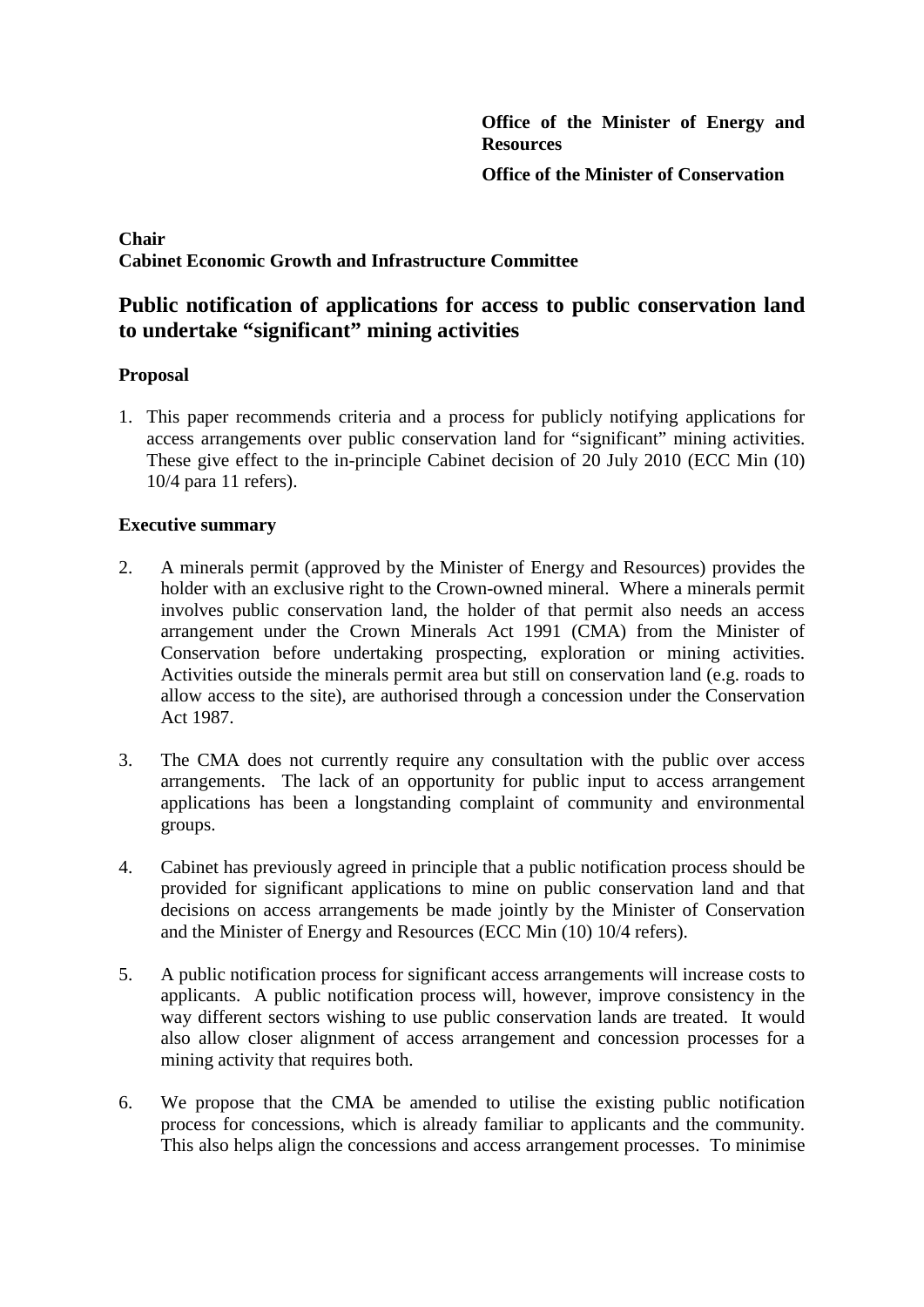additional costs, applicants would be permitted to opt into a process that combines the public processes for related access arrangement and concession applications.

- 7. The decision to publicly notify an access arrangement will be jointly made by the Minister of Conservation and the Minister of Energy and Resources. We propose that the CMA be amended to provide a set of criteria that the Ministers be required to have regard to when making these decisions. This provides flexibility to take account of the wide range of variation in applications while also promoting consistency of decision-making.
- 8. Greater alignment of these processes with the Resource Management Act is being considered and will be reported back to Cabinet in 2013.

## **Background**

- 9. A minerals permit (approved by the Minister of Energy and Resources) provides the holder with exclusive rights to the Crown owned mineral. The holder of that permit also needs permission to access any land that they do not own. In the case of conservation lands, permission for activities within the permit area is granted through an access arrangement. Activities outside the minerals permit area (e.g. roads to allow access to the site), are authorised through a concession under the Conservation Act.
- 10. At present the Crown Minerals Act 1991 (CMA) does not require land holding Ministers or Crown Agencies, including the Minister of Conservation and the Department to Conservation, to consult with the public over access arrangement applications. The statutory framework allows conservation boards to comment on applications if they so choose, and Treaty requirements must be met, but wider public input is not explicitly provided for. In contrast, major activities of other types on public conservation lands are subject to public notification under the Conservation Act 1987.)
- 11. An in-principle decision to publicly notify applications for access arrangements over public conservation land for "significant" mining activities was made in the context of the consultation on the *Maximising our Minerals Potential: Stocktake of Schedule 4 of the Crown Minerals Act and Beyond* discussion paper (ECC Min (10) 10/4 refers).
- <span id="page-1-0"></span>12. Cabinet also agreed that (ECC Min (10) 10/4 refers):
	- (a) No conservation areas be removed from Schedule 4;
	- (b) 14 conservation areas be added to Schedule 4;
	- (c) Areas with classifications equivalent to land classes already listed in clauses 1 to 7 in Schedule 4 (for example national parks and Marine Reserves) will in future be automatically added to schedule 4. Such classifications will be agreed by Cabinet;
	- (d) The process approval of mineral related access arrangements over Crown land will in future be made jointly by the land holding Minister and the Minister of Energy and Resources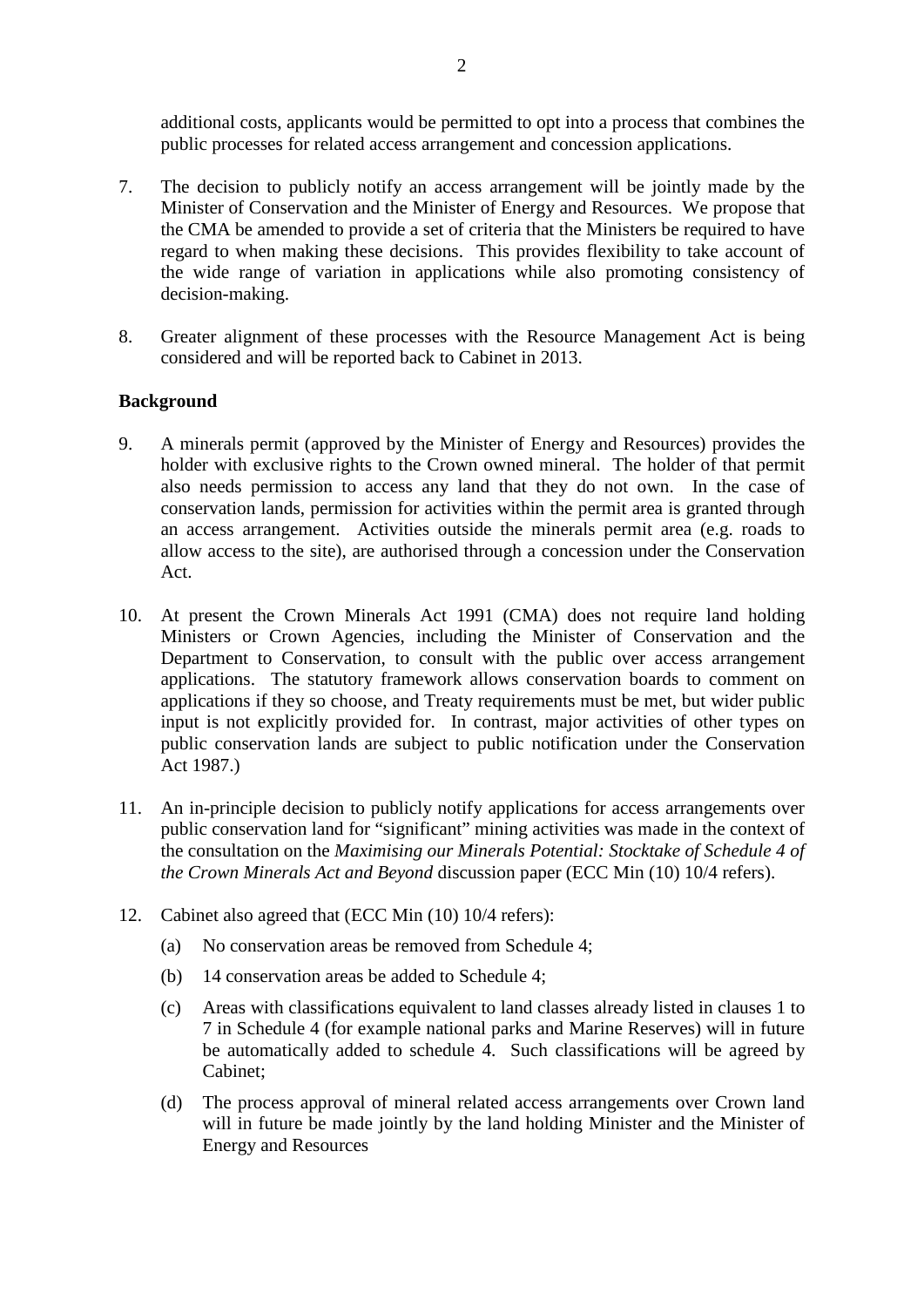- 13. The decision detailed in [12\(](#page-1-0)b) above, was implemented in October 2011 (SR 2011/310). Decisions detailed in [12\(](#page-1-0)c) and (d) are being advanced along with those arising from the Crown Minerals Act review (see companion Cabinet paper by the Minister of Energy and Resources titled Amendments to the Crown Minerals Act 1991 [EGI Min (12) 15/4 refers]).
- 14. Work is also under way, in the context of the Resource Management reforms, to align concession and resource consent processes.

## **Effects of adding a public process**

- 15. The lack of an opportunity for public input for access arrangement applications has been a longstanding complaint of community and environmental groups. Providing for input for significant applications may benefit the mining industry, by increasing public acceptance of the outcomes of decisions. Providing a well managed focus for public debate may reduce the risk of protest activities, and reduce the risk of judicial review (which would have a higher cost and delay effect).
- 16. Notifying access arrangements will improve consistency in treatment of different industries wishing to use public conservation lands, and ensure that the decisionmaker has access to all relevant information about the effects of the proposal. It will also allow closer alignment of access arrangement and concession processes for a mining activity that requires both.
- 17. Adding a public process for land access arrangements for significant mining proposals will increase the costs and time required for applicants to obtain an access arrangement. Improving the alignment of access arrangements with concessions and other regulatory approvals is discussed further in paragraphs [29](#page-4-0) to [34](#page-5-0) below.
- 18. The proposals in this paper seek to minimise additional costs and delays, for example by using an existing (and familiar) public notification process and by the way in which "significant" is defined. Additional time requirements might be reduced by undertaking notification for access arrangements at the same time as for related concessions.
- 19. Consistent with the earlier Cabinet decision, only access arrangements for significant mining (under a mining permit) will be publicly notified. Access arrangements for significant mineral exploration (under an exploration permit) will not be publicly notified. While exploration activities might reach the threshold for significance only occasionally, there may be dissatisfaction among some of the wider public who may expect that all significant minerals-related access arrangements will be notified.

## **Public notification procedure**

20. Section 49 of the Conservation Act 1987 provides a process for the public notification of concession applications, including details on where and for how long an application should be notified, who the submission should be directed to, in what form the submission should be submitted, the process for seeking and hearing of written submissions, and the rights of objection. This process (which is integrated within the Department's standard operating procedure for processing concessions) has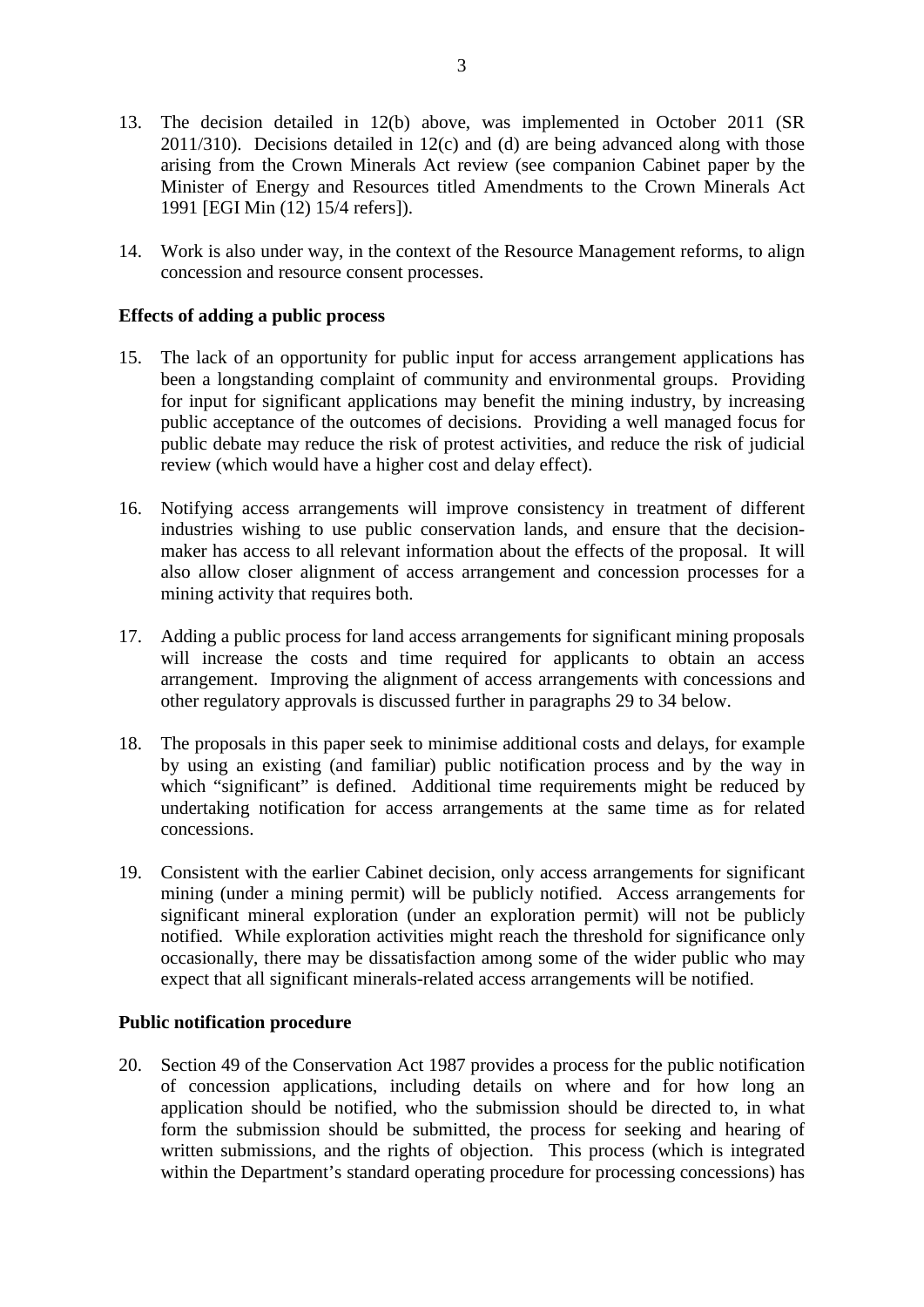been found to work well, and developers, the public and the Department are already familiar with using it.

- 21. We recommended that public notification of mining access applications use the same Section 49 process that is used for concessions. The Department's standard operating procedure for processing access arrangement applications would need to be revised at the appropriate time to incorporate this public process.
- 22. Cabinet is likely to consider proposals to streamline the Conservation Act public process or more closely align it with the RMA or other statutory approvals in the near future. Any amendments to the Conservation Act to facilitate this would then also apply to the CMA process.

#### **Significance test for public notification**

- 23. Mining activities that require access arrangements under the CMA cover a continuum from very low impact and short duration (days) prospecting or exploration activities to high impact and long duration activities (e.g. open-cast mining operations). Approval for large scale mining activity on conservation land is sought only infrequently (for example, only 4 applications in the last 12 years involved surface disturbance of 25 hectares or more<sup>[1](#page-0-0)</sup>).
- 24. We recommend that the CMA set out a range of matters that the Minister of Conservation and Minister of Energy and Resources must have regard to when making any decision to publicly notify. These matters are set out below. The list of matters is designed to capture the magnitude of the proposed operation and its impacts.
- 25. Department of Conservation officials propose that matters Ministers would consider when making a decision whether to notify or not would be:
	- (a) the effects of the proposed activity on conservation values on the land or on adjacent land;
	- (b) the effects of the proposed activity on other activities being undertaken on the land or adjacent land;
	- (c) any purpose for which the land is held by the Crown and any policy statement, strategy or management plan relating to the land;
	- (d) whether or not the mining access application is likely to have significant public interest (e.g. due to its size, location or type of mining amongst other things); and
	- (e) a "catch-all" provision which would allow the Ministers to consider other issues and/or risks which might be solely location specific and outside the standard assessment criteria.

<span id="page-3-0"></span><sup>&</sup>lt;sup>1</sup> These were for expansions of Echo and Globe Progress mines at Reefton, and the proposed new Escarpment mine at Denniston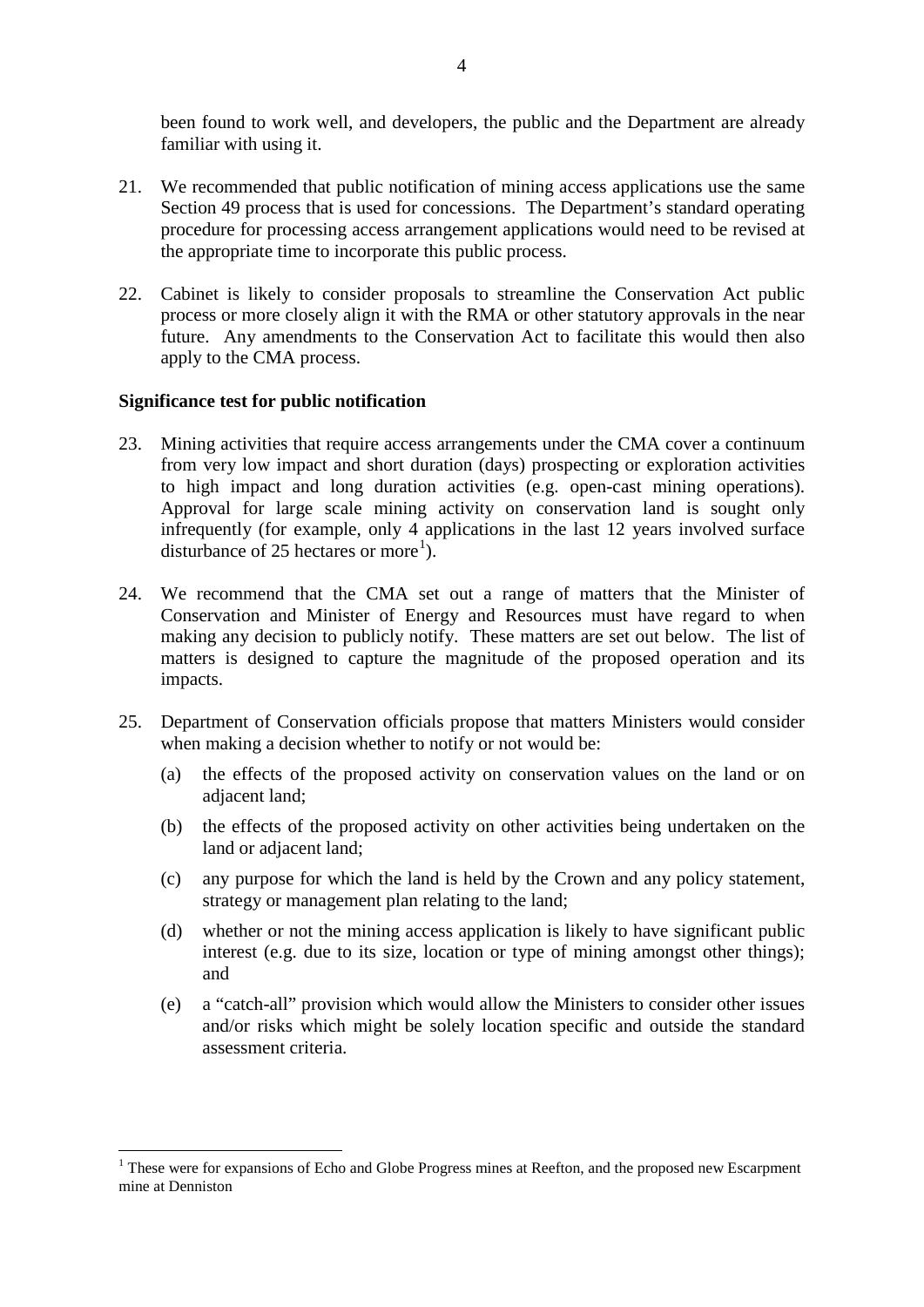- 26. The Minister of Energy and Resources has concerns that the criteria outlined above are too broad proposes that matters Ministers would consider when making a decision whether to notify or not would be:
	- (a) the effects of the proposed activity on conservation values on the land;
	- (b) the effects of the proposed activity on other activities being undertaken on the land;
	- (c) Whether the net impact [over time] on conservation land of the mining proposal is significant
	- (d) a "catch-all" provision which would allow the Ministers to consider other issues and/or risks which might be solely location specific and outside the standard assessment criteria.
- 27. Officials consider that having a set of criteria specified in the CMA that the Ministers needed to have regard to when deciding whether or not an application is "significant" would achieve the best balance of certainty and flexibility in notification decisions. This could then be strengthened if required by officials undertaking further work to develop decision support guidelines as a means of ensuring consistency across the country (both in process and the balancing of criteria). This approach is likely to build public confidence while minimising the risk of "unanticipated" notification decisions.
- 28. The use of tightly defined criteria would be unlikely to take into account the wide range of variation in applications. Whilst this would drive high certainty in decisions, it could lead to unexpected outcomes – for example, a proposal widely considered to be significant by the general public could end up not being notified because it failed to pass the statutory threshold for notified applications.
- 29. Another approach would be to enable the Ministers to publicly notify mining access applications at their discretion and to remain silent as to how this discretion was applied. This option would provide the greatest flexibility but would also lead to a greater potential for inconsistent application and would expose the Ministers to the greatest risk of legal challenge.

## **Alignment issues**

- <span id="page-4-0"></span>30. We have considered the potential to align access arrangement processes with other processes.
- 31. Combining parts of the concession and access arrangement processes does not require legislative change, and already occurs where it is appropriate. To help minimise notification overlaps, this paper proposes that an applicant can opt into an approach whereby the public process for an access arrangement and a related concessions application are run concurrently.<sup>[2](#page-3-0)</sup>
- 32. The Department of Conservation and Ministry for the Environment are working on ways to align concession and resource consent processes. It is not currently envisaged

 $2$  It is noted that, in the recent Denniston situation, the applicant may have preferred to keep the two processes separate even if a combined access arrangement/concession public process had been an option.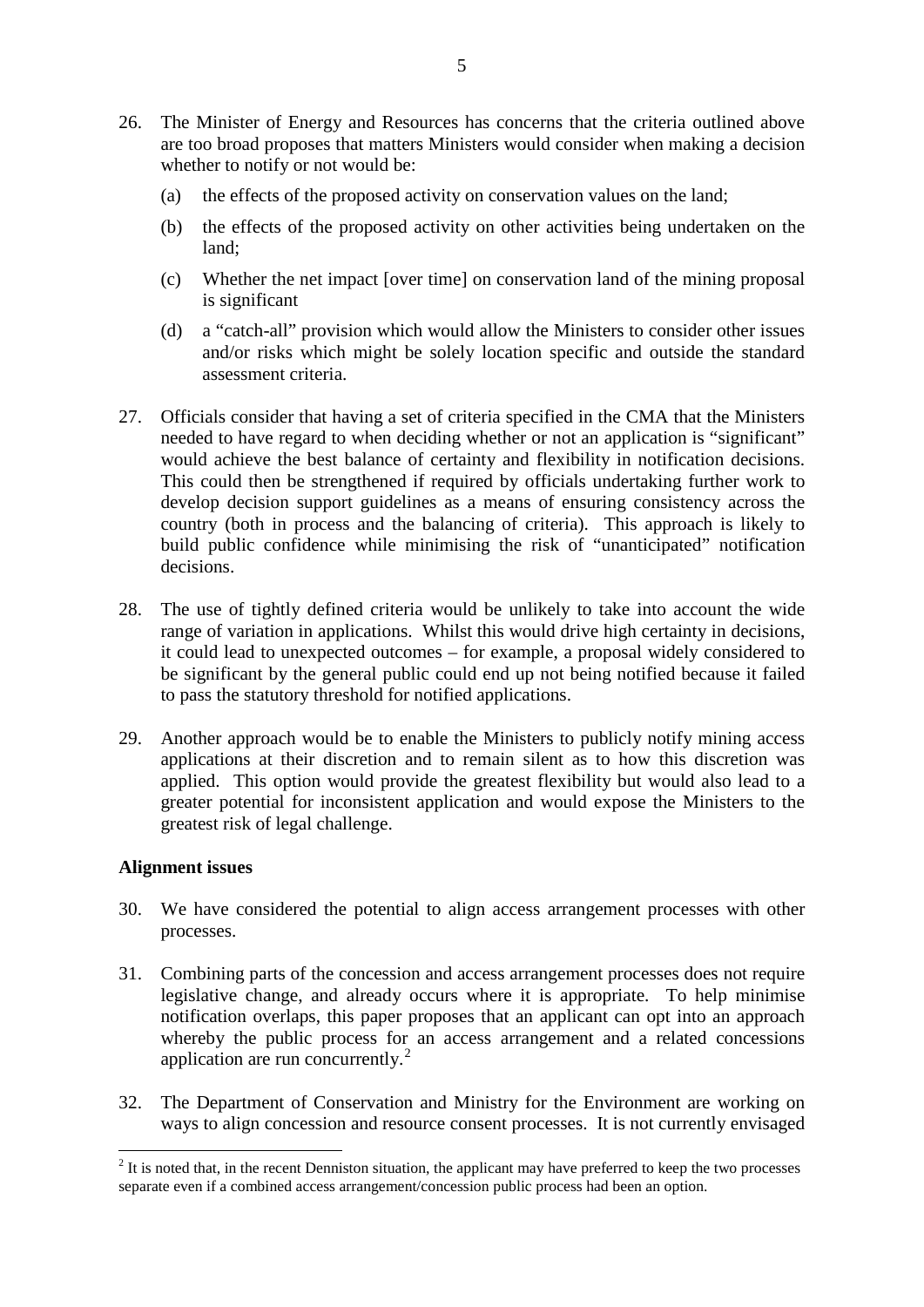that the CMA process would be incorporated into any aligned processes for "nationally significant" Resource Management Act 1991 (RMA) and concession applications because it is unlikely to be frequently used and its inclusion at this stage of the process may create unnecessary complexity. However, any changes to the public notification aspects of the concessions process will also benefit access arrangements.

- 33. The Minister for the Environment and Minister of Conservation are doing further work to develop options and will report back to Cabinet in 2013.
- 34. Flexibility needs to be retained in any changes to the law to ensure that the processes can be adjusted to suit each circumstance. A key feature in most mining approvals is that work is staged over many years, and what will be required in out-years is not known before the earlier work is done. Detailed design is therefore generally approved through annual work plans, rather than the access arrangement itself (which sets the broad conditions which design must meet). Annual work plan processes will not involve public notification.
- <span id="page-5-0"></span>35. Another key difference between mining access and resource management processes is that long delays before work is commenced is easily granted for access arrangements, while un-exercised resource consents must lapse. This allows industry the ability to adjust their investments to fit with market conditions. Major changes in proposals are also readily accommodated. That is a feature of the system that officials consider needs to be retained in any alignment work.

#### **Cost Implications**

- 36. Implementation of the notification requirement would not impose significant processing costs on the Department of Conservation. The Department has a policy of full cost recovery for processing permits and any additional costs associated with this proposal applies (public notification, summarising submissions, holding hearings) and costs would be passed on to the applicant.
- 37. Since the CMA does not currently require public notification, the inclusion of a public process will increase the time taken and costs of processing access arrangements under the CMA for significant applications.
- 38. The Department of Conservation has no direct data on the cost or effort involved in publicly notifying and processing submissions for mining access applications. However, based on the time required publicly notify concession applications, it is estimated that at least 95 working days (4 months) additional time would be required to process publicly notified mining access applications. This would include collating submissions, holding a hearing (if required), and drafting a final recommendation report. In the case of larger and potentially contentious mining access applications, this could be a minimum timeframe. Public notification is likely to result in an increase in processing costs of between 50-100%, with more contentious applications costing the applicant upwards of \$50,000 for the notification process. Applicants will also incur additional costs as part of preparing for and attending the hearing.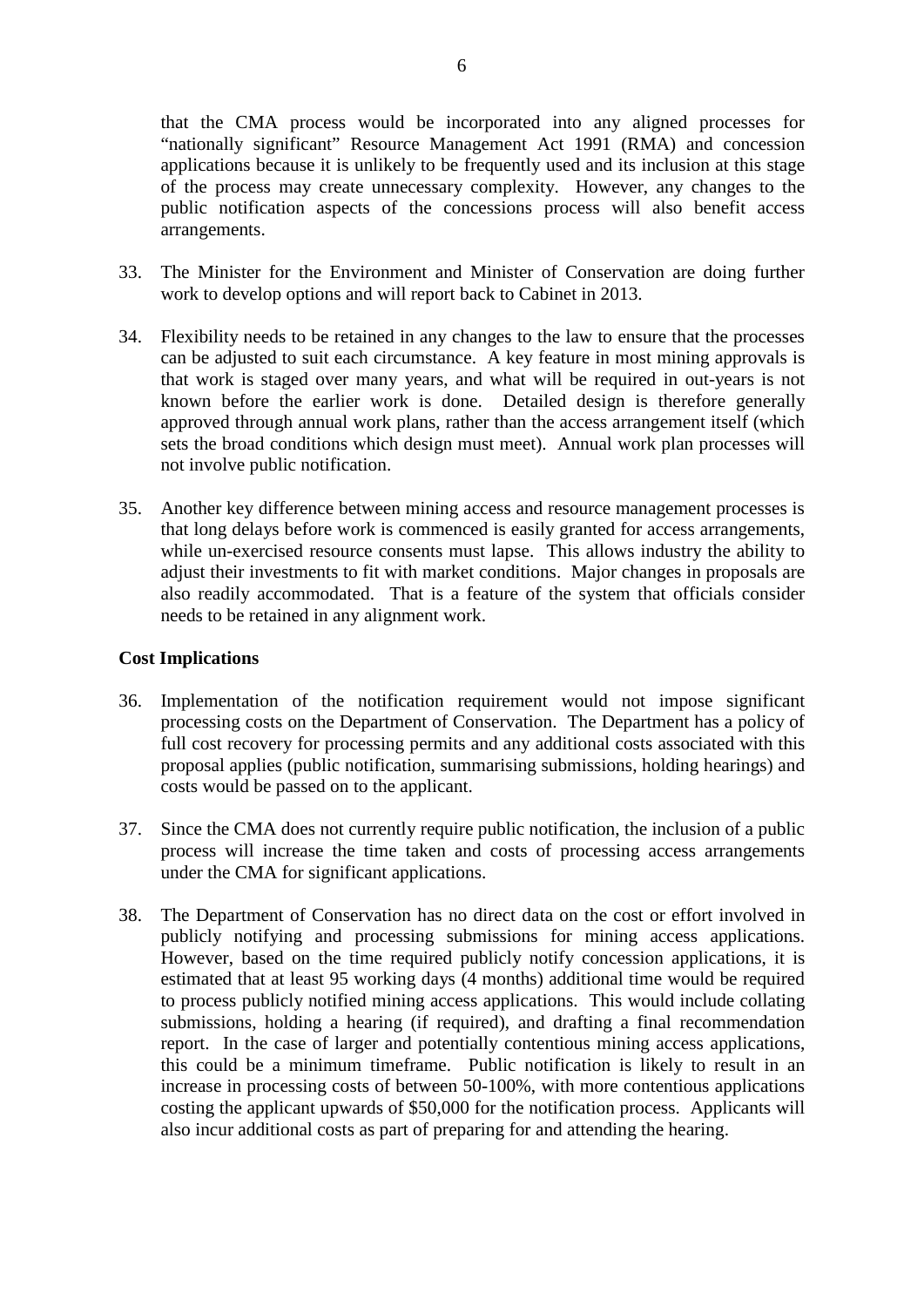- 39. For applications for access arrangements considered not significant, no changes are proposed and the current non-notified process and existing timeframes will continue.
- 40. Allowing applicants to opt into a process that combines public notification of related access arrangement and concessions applications could mitigate to a large extent these additional costs. Nevertheless, the additional work for such a combined process is likely to result in some increase in costs compared to the current situation.

## **Regulatory Impact Statement**

- 41. The regulatory impact statement for this proposal is attached. The proposed approach involves a minor amendment of the legislation, the policy outcome of which has already been agreed to in principle by Cabinet.
- 42. The Policy Manager of the Department of Conservation has reviewed the regulatory impact statement prepared by the Department of Conservation and considers that the information and analysis summarised in the RIS meets the quality assurance criteria.
- 43. All options involve effects that require a strong case before regulation is considered since all options would impose additional costs on some mining businesses. However, the Government has indicated that the issue of mining on public conservation land is of such public interest and importance that public notification is warranted for significant applications.

## Consistency with Government Statement on Regulation

- 44. We have considered the analysis and advice of officials, as summarised in the attached Regulatory Impact Statement. We are satisfied that, aside from the risks, uncertainties and caveats already noted in this Cabinet paper, the regulatory proposals recommended in this paper:
	- (a) are required in the public interest;
	- (b) will deliver the highest net benefits of the practical options available; and
	- (c) are consistent with our commitments in the Government statement "Better Regulation, Less Regulation.

## **Human rights**

45. The proposal contained in this paper is consistent with the New Zealand Bill of Rights Act 1990, and the Human Rights Act 1993.

## **Consultation**

46. This paper has been prepared by the Department of Conservation (DOC) and the Ministry of Business, Innovation and Employment (MBIE). The Ministry for the Environment, Treasury, Te Puni Kōkiri, the Office of Treaty Settlements, Department of Internal Affairs, and the Ministry of Foreign Affairs and Trade have been consulted and their comments incorporated. The Department of Prime Minister and Cabinet has been informed.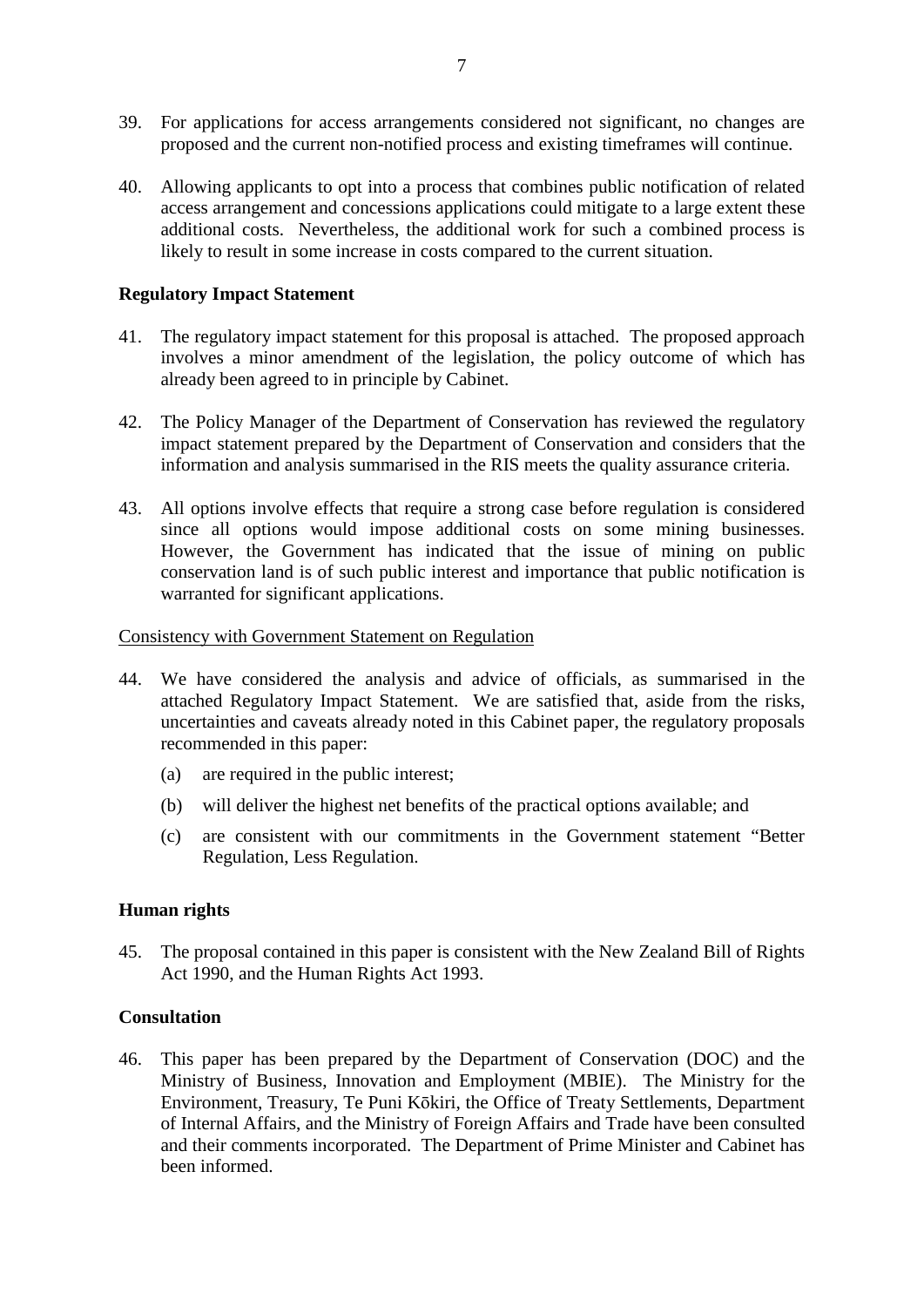47. Other "land holding" agencies were not consulted as this process is only proposed for public conservation land.

#### **Section 4 Conservation Act 1987**

48. The proposed changes would not adversely affect the interests of iwi, as they would continue to have the same level of input into decisions as already occurs through the existing processes used by the Department of Conservation when considering applications for significant activities on public conservation land.

#### **Risk Assessment**

49. The addition of a public process to the consultation provisions of the CMA (anticipated by the public as it was announced by the Government two years ago) will be welcomed by environmental groups and by some business interests, although they may be disappointed that exploration activities are not included. Not proceeding with a public notification process for mining access applications would lead to a negative reaction from these groups. The proposed changes will not be supported by the minerals sector and some pro-mining interests.

#### **Legislative Implications**

- 50. To implement the proposed public notification of significant access arrangement applications, the Crown Minerals Act 1991 will need to be amended to provide :
	- (a) that access arrangement applications for significant mining activities on public conservation land be publicly notified;
	- (b) that the Minister of Conservation and Minister of Energy and Resources decide on whether or not in their opinion a mining access arrangement application is significant;
	- (c) that the Minister of Conservation and Minister of Energy and Resources must have regard to following matters when making a decision on whether a mining access arrangement application is significant:
		- (i) the effects on conservation values on the land or adjacent land;
		- (ii) the effects on other activities on the land or adjacent land;
		- (iii) any purpose for which the land is held by the Crown and any policy statement, strategy or management plan relating to the land;
		- (iv) the level of public interest (e.g. due to the size, location or type of mining);
		- (v) such other matters as the Ministers consider relevant.
	- (d) that the public notification procedure in Section 49 of the Conservation Act 1987 be used for notified access arrangement applications.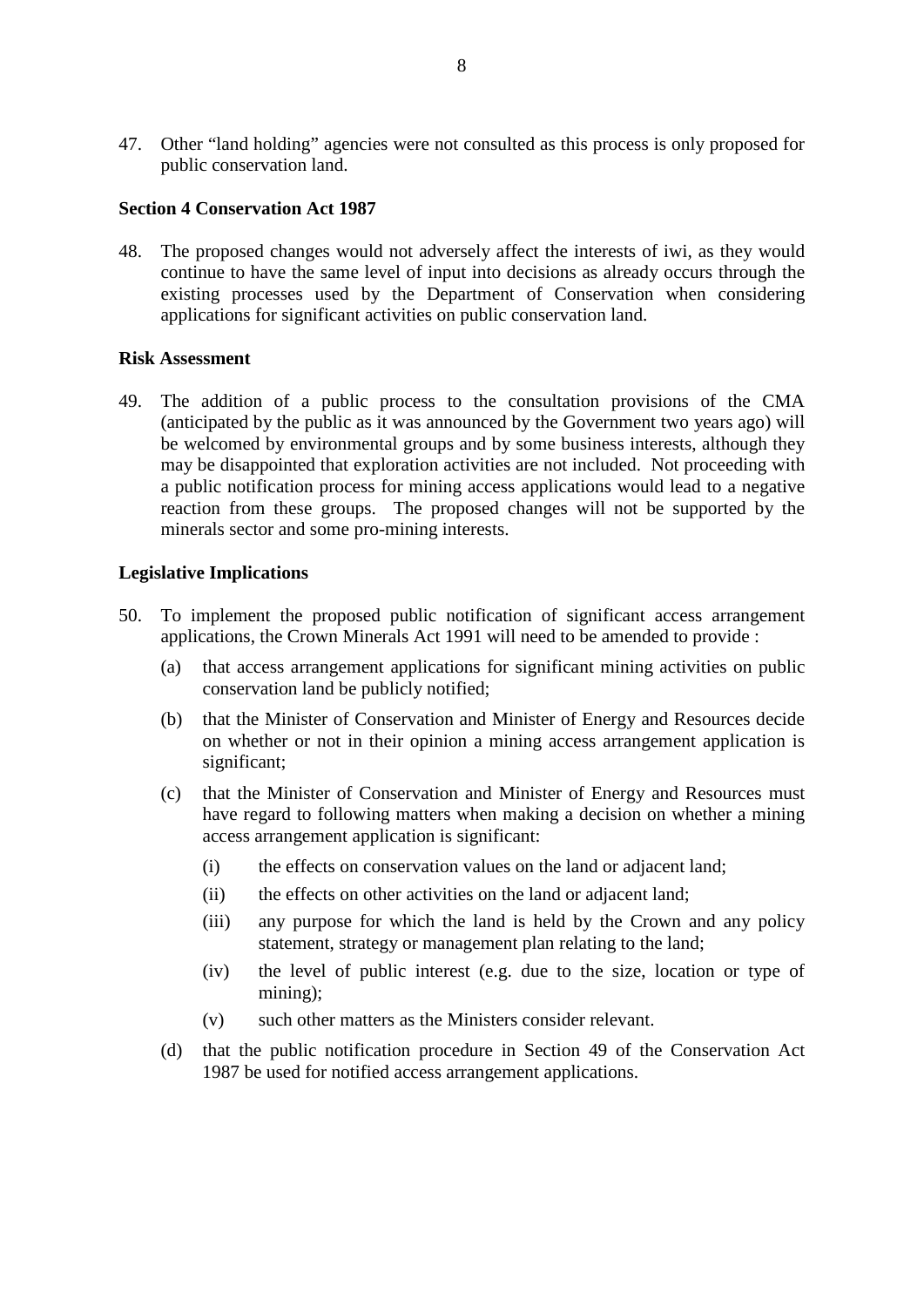## **Publicity**

The in-principle decision to provide for a public process for significant mining access arrangement applications was publicly announced in July 2010. Should Cabinet agree to the specific proposals in this paper, we will announce this at the appropriate time.

#### **Recommendations**

51. We recommend that the Committee:

- 1. Note that as a result of the discussion document "*Maximising our Minerals Potential: Stocktake of Schedule 4 of the Crown Minerals Act and Beyond"* the Government agreed in principle that "significant" applications to mine on public conservation land would be publicly notified and invited Ministers to report back to Cabinet on how this should be implemented (ECC Min (10) 10/4 refers).
- 2. Note that the existing Crown Minerals Act 1991 does not currently provide for public notification of mining access applications and that the Act will need to be amended to provide for this.
- 3. Agree that the Crown Minerals Act 1991 should be amended to provide:
	- (a) that access arrangement applications for significant mining activities on public conservation land be publicly notified;
	- (b) that the Minister of Conservation and Minister of Energy and Resources decide on whether or not in their opinion a mining access arrangement application is significant;

## **Either: Option One**

- (c) that the Minister of Conservation and Minister of Energy and Resources must have regard to following matters when making a decision on whether a mining access arrangement application is significant:
	- (i) the effects on conservation values on the land or adjacent land;
	- (ii) the effects on other activities on the land or adjacent land;
	- (iii) any purpose for which the land is held by the Crown and any policy statement, strategy or management plan relating to the land;
	- (iv) the level of public interest (e.g. due to the size, location or type of mining);
	- (v) such other matters as the Ministers consider relevant.

## **(Or) Option Two**

that the Minister of Conservation and Minister of Energy and Resources must have regard to following matters when making a decision on whether a mining access arrangement application is significant:

- (i) the effects on conservation values on the land;
- (ii) the effects on other activities on the land;